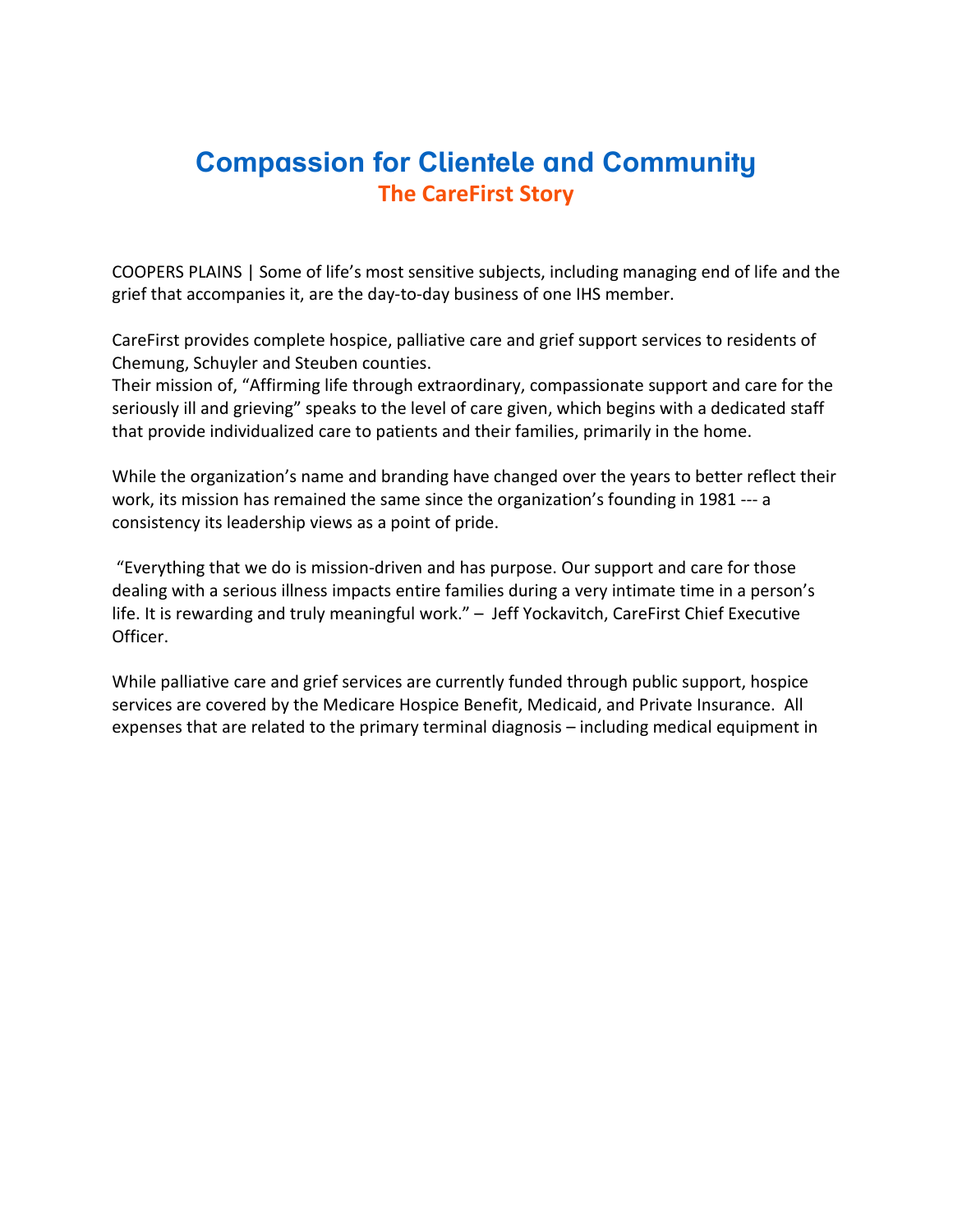the home, medications, nursing/social work visits, are usually covered with little to no cost for the patient. Families can utilize hospice in the home, the nursing home, assisted living facility, or hospital.

The team at CareFirst is made up of Medical Director Dayakar Reddy, MD, certified hospice and palliative care RN's, LPN's, social workers, spiritual care coordinators, administrative support and volunteers. This interdisciplinary approach to end of life ensures that everyone who enrolls in CareFirst services feels empowered and in control of his or her final months.

"Attaining personal goals when life span is short is a cornerstone of our services; by turning hope into a tangible goal, you can begin creating an action plan to help make it happen for the patient. It's okay to hope for a miracle, yet it's also good to have a plan if the miracle doesn't happen. Enrolling in hospice doesn't mean one has to give up hope, rather we help to redefine what one is hoping for – perhaps instead of hoping for a cure, individuals can identify a tangible



goal to hope forstaying out of the hospital, seeing a grandchild graduate, etc." – Mary Mosteller, Director of Development and Public Relations.

For their efforts, CareFirst has earned a stellar reputation among those using its services. Testimonials

offered by patients and their loved ones praise the level of care and personal attention given by the CareFirst team of professionals.

"I thank God for such an organization, with such wonderful people. It's so good that I look forward to seeing them coming every week," said one palliative care patient.

Another user of the hospice service expressed thanks for the ability to have her daughter cared for at home, especially on days when her pain was not manageable.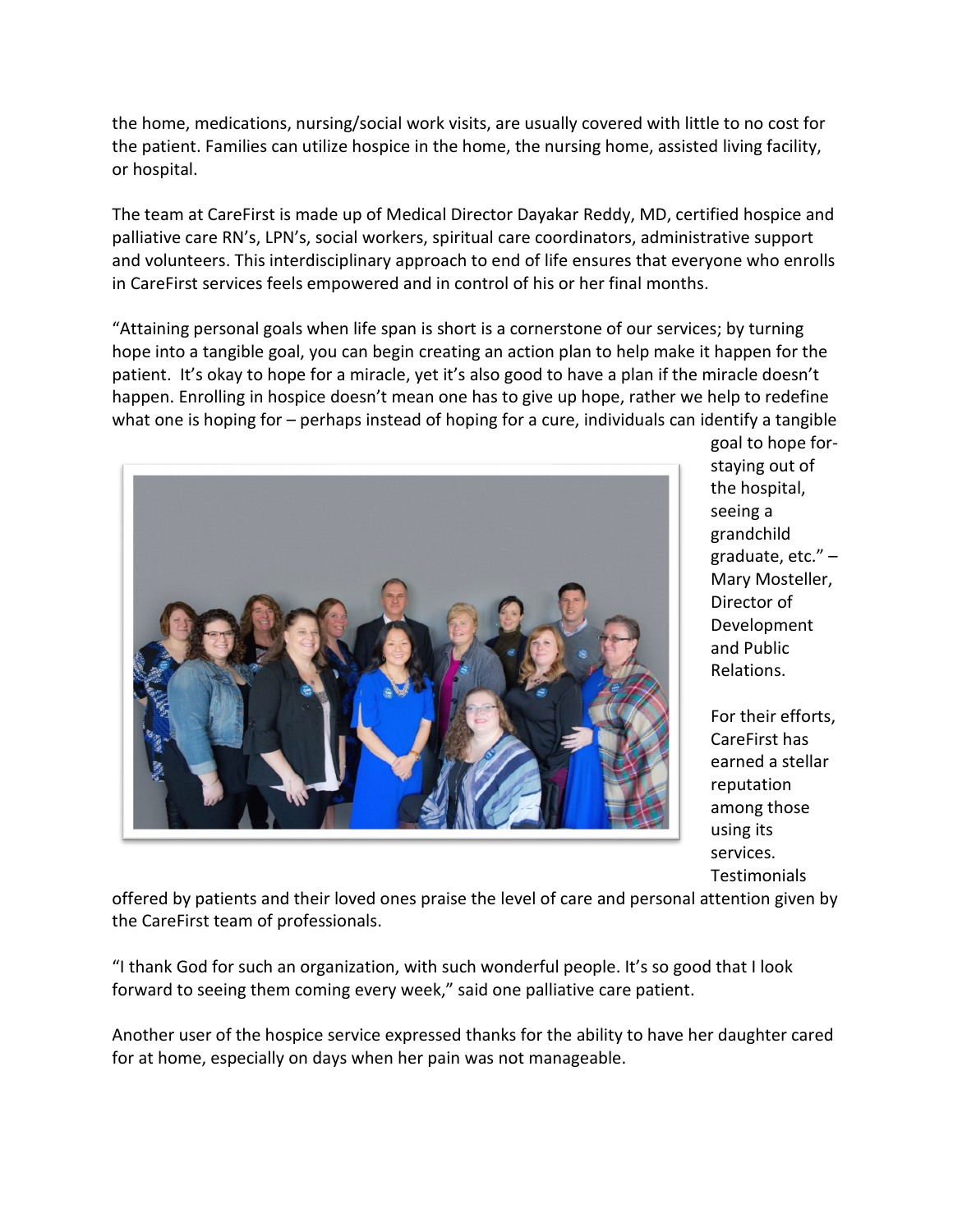"You think you can deal with everything yourself, but you can't. They're there emotionally for you, they're there medically for you. If you need something and they don't have the answer, they will find it for you. They are angels from above."

In addition to the care provided to patients, CareFirst is an active member of its communities, using their public platform to forward its mission of compassionate care, and acting as a lead public education agency in their medical specialty.

"CareFirst is privileged to partner with many local businesses not only in providing care to individuals, but also in educating the general public about end of life care through advocacy. We are honored to work with area hospitals, nursing homes, Office for the Aging, arts and entertainment outlets, elder law experts, and many other service based organizations in an effort to inspire the community to think outside of the box, and truly champion for, their own end of life wishes. We welcome new partnerships with organizations and groups who believe in the power of grassroots education and advocacy." – Mary Mosteller, Director of Development and Public Relations

Most recently, they hosted their Ready, Set, Glow 5k event in downtown Elmira, which raised nearly \$14,000 in funds to help families throughout the region who are coping with serious illness.

On Oct. 27, CareFirst will be partnering with the Schuyler County Italian Americans Club to host Designer Purse Bingo at the Watkins Glen Community Center, where individuals can play bingo to win one of

20 designer purses, each valued at \$300 or more. CareFirst Grief Services regularly hosts therapeutic events that are open to the public, even if a loved one was not on hospice. Particularly during the holidays, these events sell out